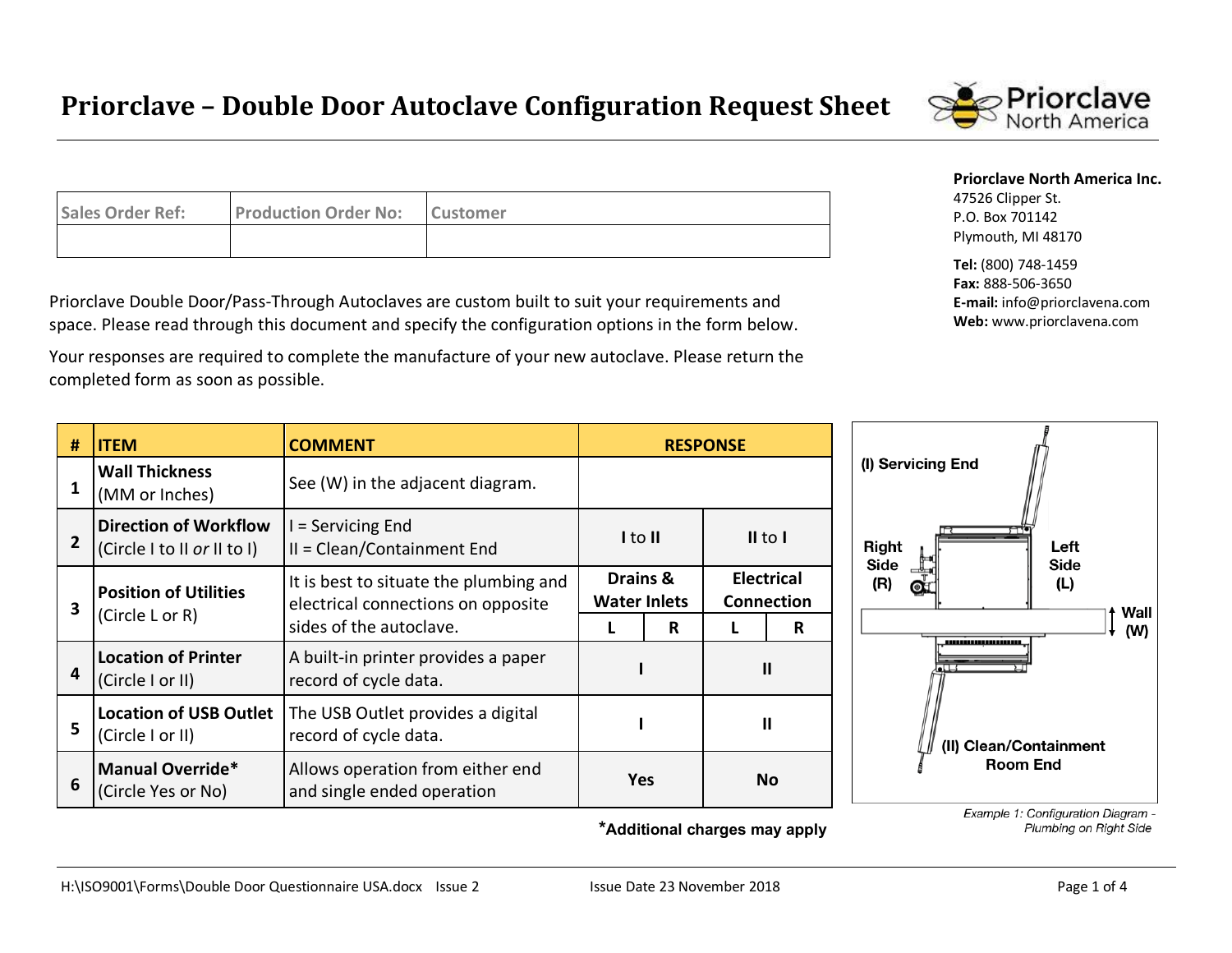

# **Planning your autoclave installation**

**It is important to consider your specific workflow as you plan for the orientation and installation of your double ended autoclave. Priorclave will manufacture your new unit in accordance with the options you select on this form.** 

## **1. Wall Thickness**

Your new autoclave will be "sealed" into the dividing wall by means of a bulkhead, though the seal is not considered absolute. In this regard, the integrity of the containment is dependent on the air pressure differential between the two ends.

Please specify the thickness of your dividing wall.

#### **2. Direction of Workflow**

Double ended, or pass through, autoclaves are required for two main purposes. Though their usage varies, in this document they are divided into the classifications of *Containment Applications* and *Clean Room Applications*. In *Containment Applications* the autoclave is used for the decontamination of material prior to release, such as a laboratory handling high-risk hazardous material. In *Clean Room Applications* the autoclave is used for the sterilization of equipment entering a clean or aseptic area, such as a pharmaceutical production environment.

Please consider your direction of workflow before you select the position of utilities for your new autoclave.

## **3. Position of Utilities**

In *Containment Applications*, the longer end of the autoclave (where the drains, water inlets, and electrical connections are located) is typically positioned in the unloading room. This orientation makes it possible to service and maintain the unit without entering the containment room. It also minimizes the number of pipes and wires that need to pass through the wall or bulkhead. Ideally, the main electrical isolator will be located at the unloading end to minimize the penetration of the wall, but consideration should be given to the need to be able to shut down the autoclave from the loading end in an emergency.

In *Clean Room Applications*, it is common for the longer end of the autoclave (where the utility connections are located) to be positioned within the loading room. Again, this permits most service and maintenance tasks to be performed without breaching the clean area.

Please verify where to position your plumbing and electrical connections on the autoclave. Once your autoclave is in production, Priorclave cannot make changes to the design.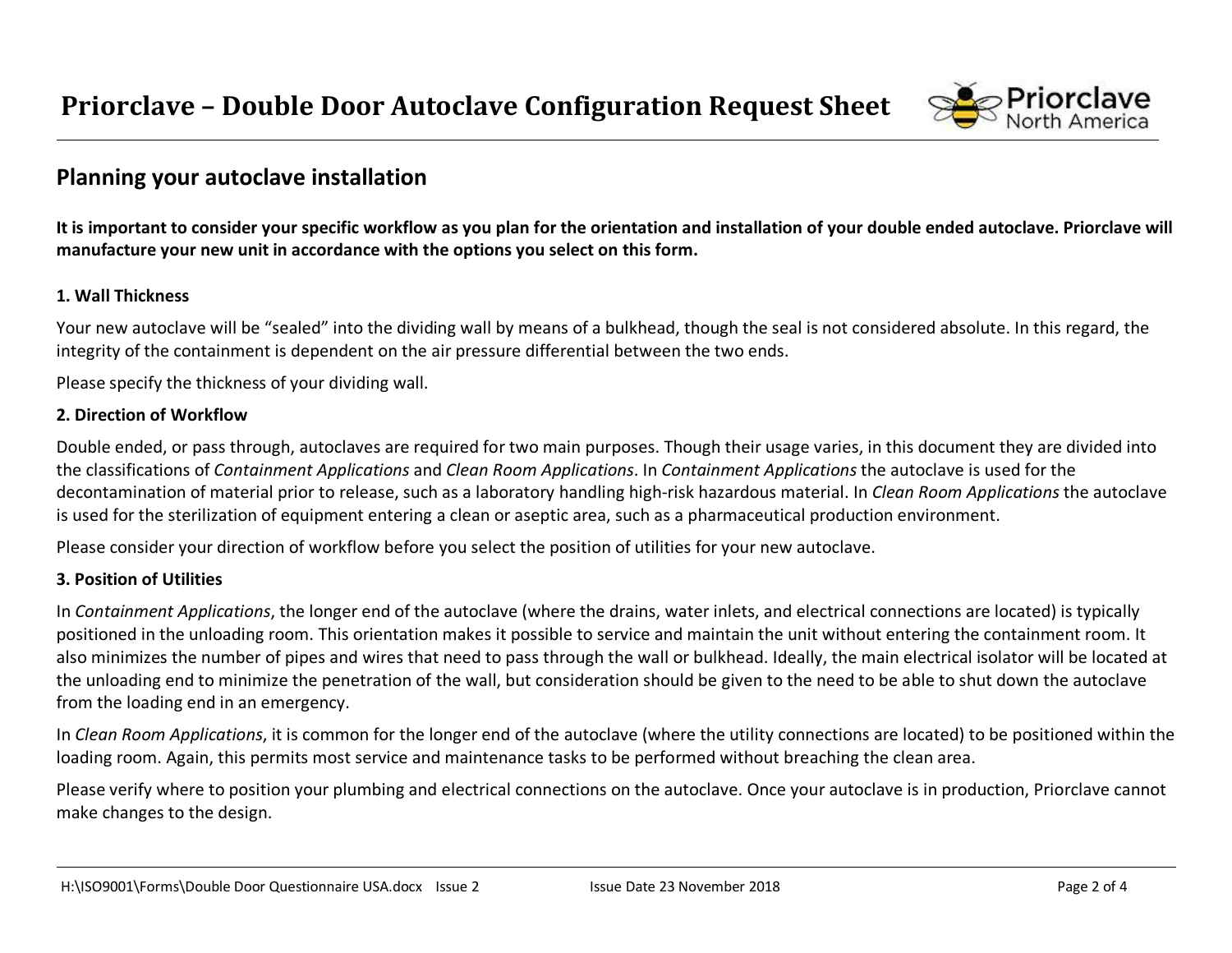

## **4 & 5. Recording devices: Location of Printer and USB Outlet**

For applications that require a double ended autoclave, a recording device is required to document each autoclave cycle*.* Your autoclave will come with both a built-in printer and USB outlet. There are arguments to support locating the recording devices at either end of the autoclave.

Consider the following:

- It is necessary for the operator unloading the autoclave to be able to examine the record before opening the autoclave?
- Where is the autoclave log to be kept? The recording device should be located at the same end.
- It is often not permissible to take a paper record out from a containment area.
- A paper record will shed fibres in a clean room.

Please indicate where to position the printer and USB outlet.

## **6. Manual Override: Door Operation**

International regulations for double ended autoclaves prohibit both doors from being opened at the same time. Regulations further require a door interlock to prevent the door at the unloading end from being opened until the sterilization cycle has been safely and successfully completed. Consequently, the loading door will not release until the unloading door has been opened then closed and locked.

If the loading door must be opened before the unloading door has been opened and re-closed, a manual override (with key) is required. This feature can be added for an additional fee of \$810.00 USD on your final invoice.

Please specify if a manual override is required.

# **Additional Considerations**

**The location of the pipes and the autoclave model (SH or EH) present additional considerations for safety, monitoring, and contamination.**

## **Heat hazard: pipes entering and exiting the autoclave**

For standard single-door autoclaves, it is common for plumbing and electrical connections to be located behind the autoclave. With double ended units, it is necessary for the utilities to connect via the sides of the autoclave where pipes and plumbing are exposed and possibly a heat hazard.

Please consider additional insulation of the pipes depending on your space. In some cases it may be advisable to partition the entire autoclave (excluding the doors).